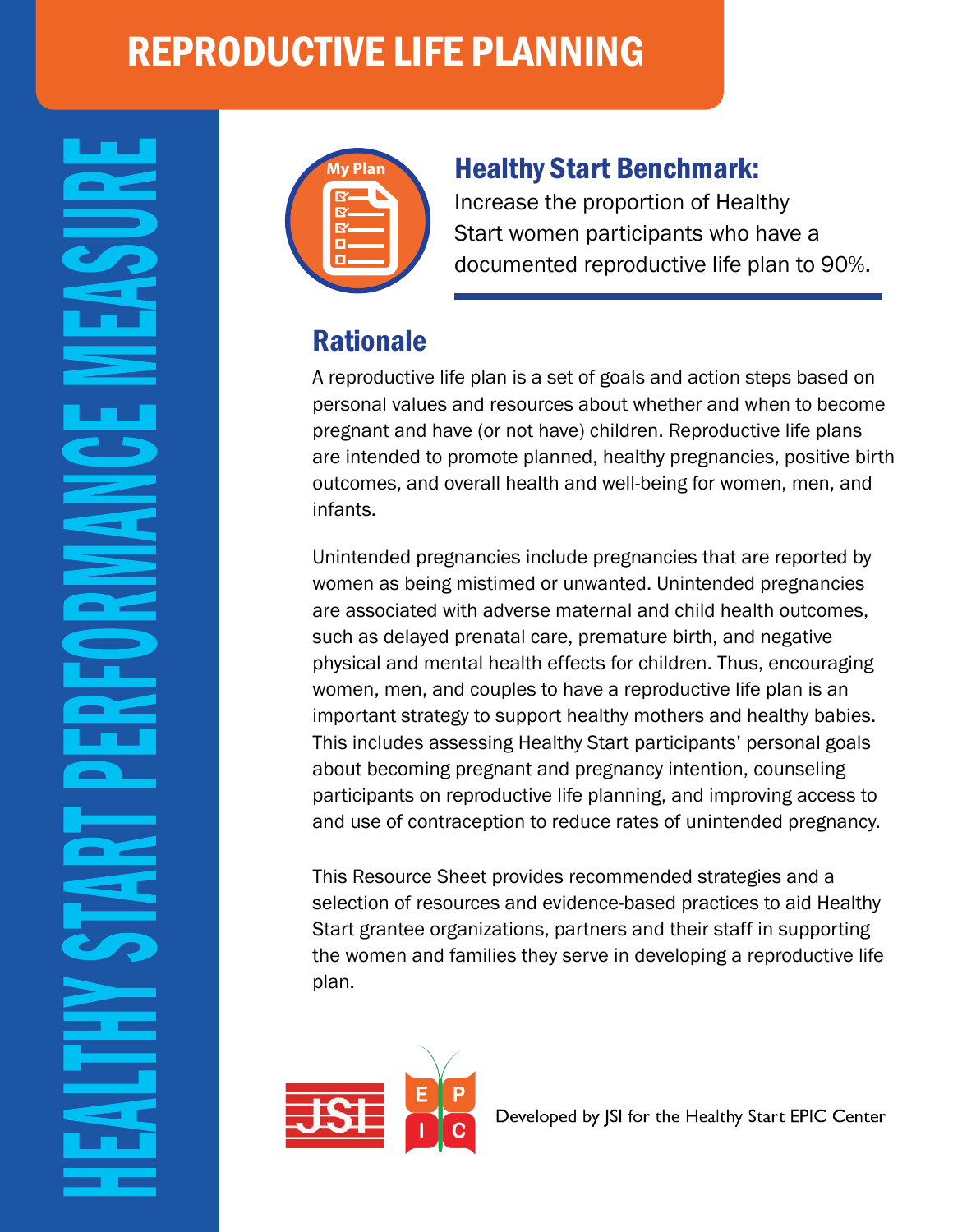

# REPRODUCTIVE LIFE PLANNING

# Program Level Strategy

# Build Capacity to Promote the Reproductive Life Plan

| <b>Strategies</b>                                                                                                                                      | <b>Select Resources &amp; Evidence-Based Practices</b>                                                                                                                                                                        |
|--------------------------------------------------------------------------------------------------------------------------------------------------------|-------------------------------------------------------------------------------------------------------------------------------------------------------------------------------------------------------------------------------|
| Educate all providers and staff on the importance                                                                                                      | Before, Between, and Beyond Pregnancy: The                                                                                                                                                                                    |
| of reproductive life planning to promote healthy                                                                                                       | <b>National Preconception Curriculum and Resources</b>                                                                                                                                                                        |
| pregnancy and birth outcomes.                                                                                                                          | <b>Guide for Clinicians</b>                                                                                                                                                                                                   |
| Integrate reproductive life planning into your                                                                                                         | <b>Putting the OFP into Practice Series: Integrating</b>                                                                                                                                                                      |
| program (e.g., medical visits or family planning                                                                                                       | Reproductive Life Planning (RLP) into Your Family                                                                                                                                                                             |
| sessions with Healthy Start participants).                                                                                                             | <b>Planning Session</b>                                                                                                                                                                                                       |
| Train providers and direct service staff in the skills<br>necessary to screen, counsel, and refer Healthy<br>Start participants for contraceptive use. | <b>CDC Contraceptive Method Guidance: Slide Sets</b><br>and Continuing Education Opportunities for Health<br><b>Care Providers</b><br><b>Family Planning Counseling</b><br><b>One Key Question Patient Provider Materials</b> |
| Train providers and direct service staff on how<br>to support Healthy Start participants in making<br>informed choices on contraceptive use.           | <b>Family Planning Basics</b><br><b>Effectiveness of Family Planning Methods</b>                                                                                                                                              |
| Educate Healthy Start grantee staff on ACA                                                                                                             | <b>Health Cares About IPV Screening and Counseling</b>                                                                                                                                                                        |
| requirement for health insurers to offer certain                                                                                                       | <b>Toolkit</b>                                                                                                                                                                                                                |
| preventive health services free of co-pays or                                                                                                          | Getting the Coverage You Deserve: What to Do                                                                                                                                                                                  |
| coinsurance, including contraceptive methods and                                                                                                       | If You Are Charged a Co-Payment, Deductible, or                                                                                                                                                                               |
| counseling.                                                                                                                                            | <b>Co-Insurance for a Preventive Service</b>                                                                                                                                                                                  |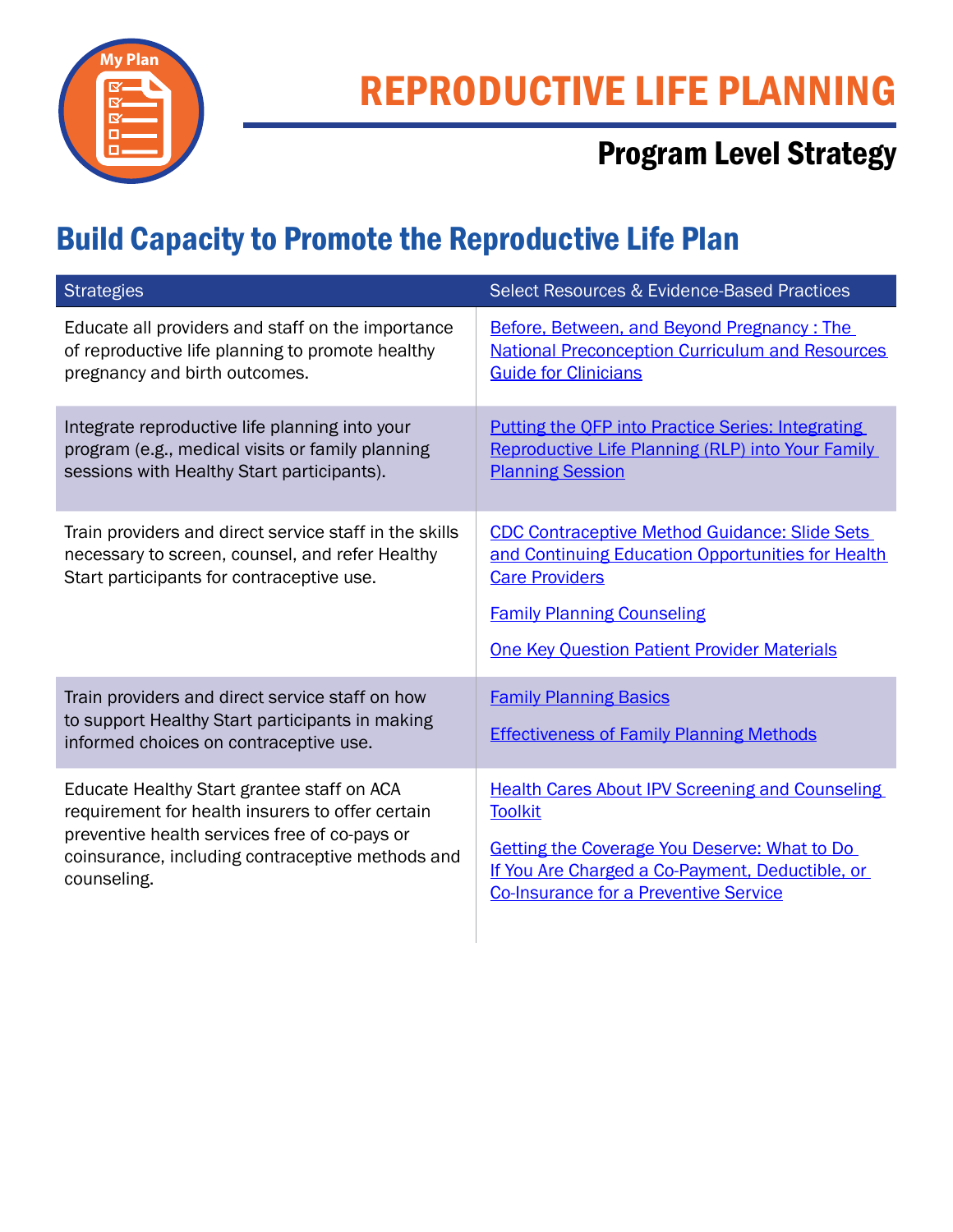

# Individual & Family Level Strategies

### Assess Pregnancy Intention at Every Encounter

| <b>Strategies</b>                                                                                                                                                                                                                                     | Select Resources & Evidence-Based Practices                                                                                                                                                                                   |
|-------------------------------------------------------------------------------------------------------------------------------------------------------------------------------------------------------------------------------------------------------|-------------------------------------------------------------------------------------------------------------------------------------------------------------------------------------------------------------------------------|
| Assess pregnancy intention at every encounter with<br>Healthy Start participants.                                                                                                                                                                     | <b>One Key Question Initiative (OKQ)</b><br><b>Healthy Start Screening Tools</b>                                                                                                                                              |
| Assist Healthy Start participants in developing a<br>reproductive life plan, or updating an existing plan,<br>annually.                                                                                                                               | My Reproductive Life Plan<br><b>Putting the OFP into Practice Series: Integrating</b><br>Reproductive Life Planning (RLP) into Your Fami-<br>ly Planning Session                                                              |
| Provide evidence-informed counseling to<br>Healthy Start participants about the full range of<br>contraceptive methods for postpartum use.                                                                                                            | <b>Providing Quality Family Planning Guidelines</b><br><b>Birth Control Methods: Frequently Asked Ques-</b><br>tions                                                                                                          |
| Provide Healthy Start participants and their partners<br>with information and education resources on<br>contraceptive method options.                                                                                                                 | <b>Method Match</b><br><b>Birth Control for Men</b>                                                                                                                                                                           |
| Refer Healthy Start participants to a local health care<br>provider to obtain contraceptive method of choice as<br>warranted.                                                                                                                         | <b>Your Birth Control Choices Fact Sheet</b>                                                                                                                                                                                  |
| Refer Healthy Start participants to community-<br>based programs (e.g., home visiting) that provide<br>support and resources to during the pregnancy<br>and postpartum periods, including reproductive life<br>planning and contraceptive counseling. | <b>Nurse Family Partnership</b><br><b>Early Intervention Program (EIP) for Adolescent</b><br><b>Mothers</b>                                                                                                                   |
| Assist Healthy Start participants in enrolling in and<br>obtaining health insurance to support access to<br>contraceptive services and other preventive care.                                                                                         | <b>From Coverage to Care</b><br><b>Getting the Coverage You Deserve: What to Do</b><br>If You Are Charged a Co-Payment, Deductible, or<br><b>Co-Insurance for a Preventive Service</b><br><b>Health Insurance Marketplace</b> |